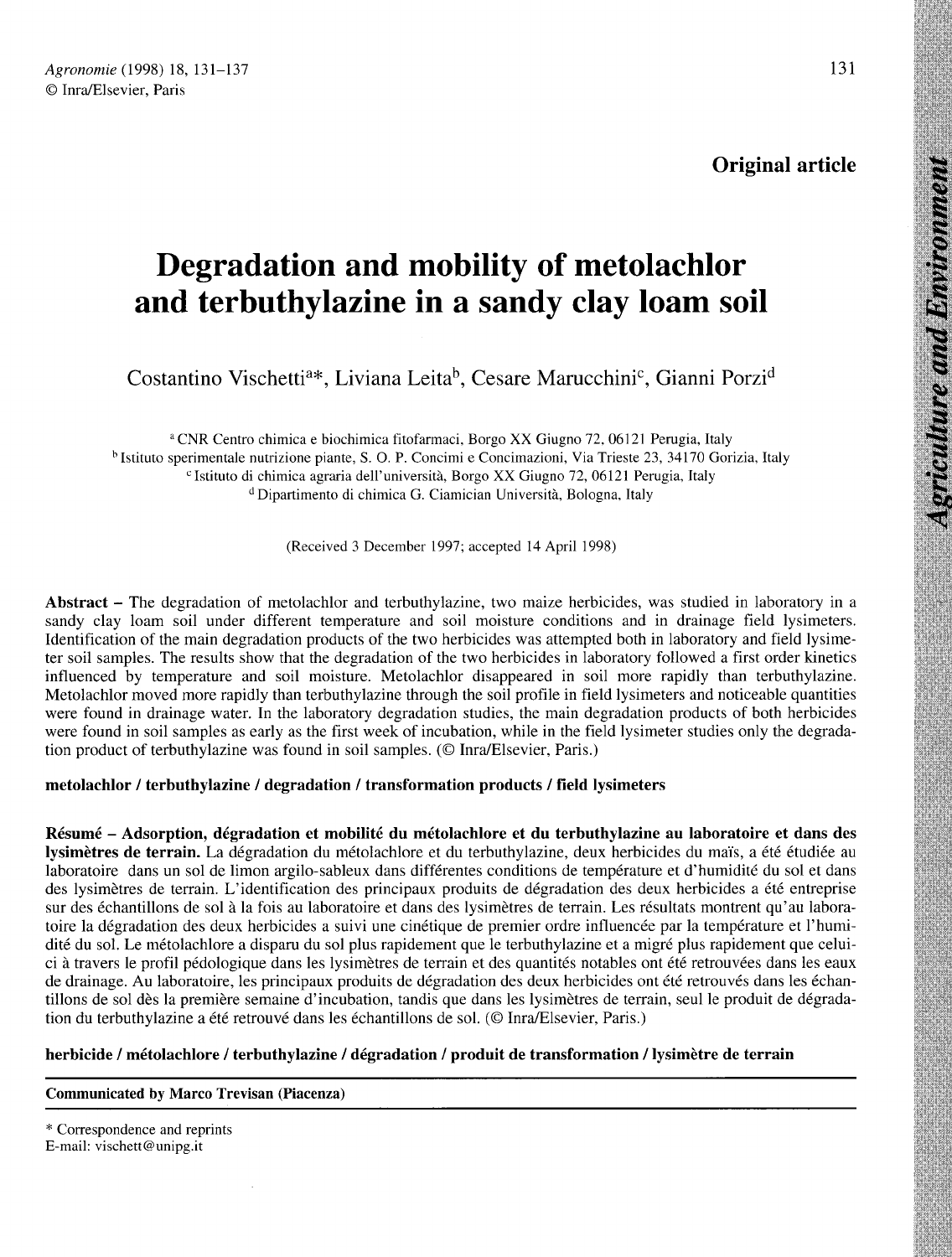#### 1. INTRODUCTION

In the industrialized nations of Europe and in North America, pesticide regulation has developed into a controlled system with the aim of ensuring the safety of new chemicals for the operator, consumer and environment [1]. Proper regulation can be envisaged only if many studies concerning environmental fate and behaviour of pesticides are carried out in all countries and in varying conditions.

Over the last 30-40 years persistent pesticides have been developed, many of which are in use today. The two chemicals under study, metolachlor (2-chloro-N-(2-ethyl-6-methylphenyl)-N-(2 methoxy-1-methylethyl)-acetamide) and terbuthylazine (2-chloro-4-ethylamino-6-terbuthylamino-striazine), are used together as herbicides in maize crops. The environmental fate of metolachlor and terbuthylazine has been the focus of a number of studies in the past and more recently has been given major attention [2, 4, 6]. These studies point to the persistence of metolachlor and terbuthylazine as being dependent on pH, soil moisture and organic matter content. As regards the degradation pathway of metolachlor, numerous degradation products have been identified through microbial, chemical and photolytic reactions [4]. Chloro-triazine herbicides, including terbuthylazine, in soil can undergo both partial and total microbial N-dealkylation and chemical hydrolysis of C-Cl bound.

The purpose of the present investigation was to study the degradation of metolachlor and terbuthylazine in a sandy clay loam soil both in laboratory and field lysimeters with the aim of checking and identifying any possible transformation products and hypothesizing the mechanism through which they are formed.

# 2. EXPERIMENTAL

#### 2.1. Soil and herbicides

The soil for adsorption and degradation studies under laboratory conditions was the same as the

Table I. Main properties of soil used.

| Sand $(\%)$            | 49   |
|------------------------|------|
| Silt $(\%)$            | 23   |
| Clay $(\%)$            | 28   |
| Field capacity $(v/v)$ | 24.5 |
| Wilting point (v/v)    | 10.5 |
| pH(H, O)               | 8.0  |
| Organic matter $(\%)$  | 1.9  |
| $CEC$ (meq/100g)       | 16.5 |
|                        |      |

Analyses were carried out according to Cavazza [3] (hydrologic properties) and Page [8] and Klute [5] (physico-chemical properties).

soil used for the lysimeter experiment and its characteristics are reported in table I.

Analytical-grade metolachlor (96.1 %) and terbuthylazine (99.9 %), produced by Dr. Ehrenstorfer, D-8900 Augsburg, were used as analytical standards.

#### 2.2. Degradation studies

Chemically inert PVC containers for each herbicide were filled with 1 kg of air-dried sieved (2 mm) soil to which 1.6 mg  $kg^{-1}$ of metolachlor or 0.8 mg kg-1 of terbuthylazine were added. Soil samples were incubated in the dark at different temperature and soil moisture conditions [20 °C and 75 % field capacity (fc); 20  $^{\circ}$ C and 33 % fc; 10 °C and 75 % fc]. Experiment was performed in triplicate.

#### 2.3. Field lysimeter experiment

The assay was carried out near Udine (north-east Italy, 46° 03' N) in four  $4 \times 7$  m plots cultivated with a corn crop with a drainage lysimeter  $(1.6 \text{ m}^2)$ in area, 1.5 m deep) buried at the center of each plot. The main properties of soil are reported in table I. The lysimeters were filled with 1 m of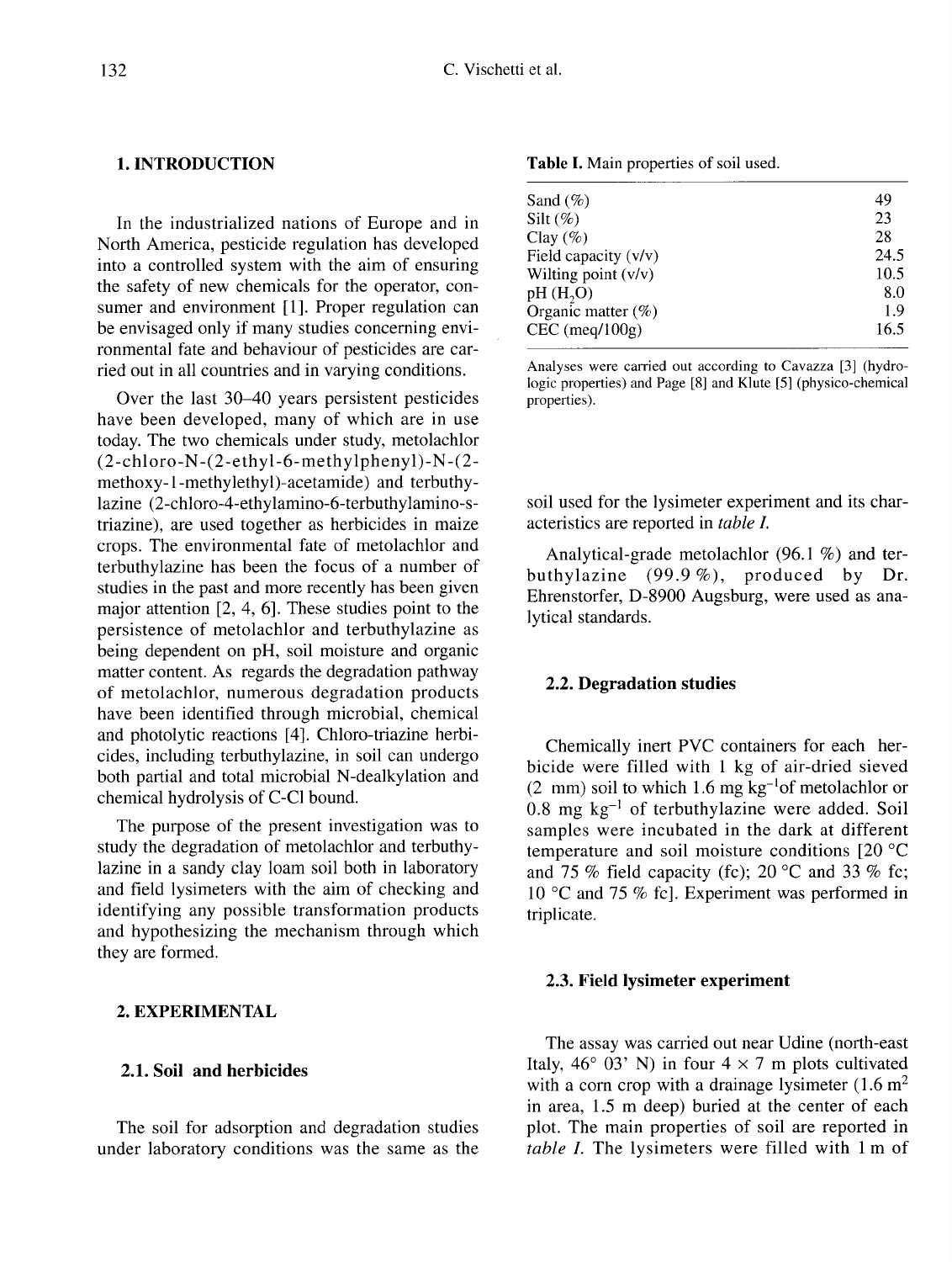sieved soil over a graveled bed. A bulk of topsoil was sieved with a 25 mm mesh and tamped layer after layer by saturations on a graveled draining layer in each iron tank; the soil mass was laid on a drainage layer of gravel of increasing diameter (2 to 25-mm) towards the bottom. The soil profile in the lysimeters was reconstructed with the aim to simulate the nature of the outer soils. At the moment of the experiment the soil was aged for about 10 years, thus a new soil structure was likely to be established. Pre-emergence herbicide treatment was applied on 7 May using a commercially formulated product (Primagran TZ, Ciba-Geigy) at the recommended rate of  $6.6$  kg ha<sup>-1</sup> in 870 l ha<sup>-1</sup> of water, thus distributing  $1 \text{ kg } \text{ha}^{-1}$  a.i. of terbuthylazine and 2 kg ha<sup>-1</sup>a.i. of metolachlor. Drip irrigation was supplied in order to maintain the soil water content near the field capacity so that every rain event could induce drainage. The leachates at the bottom of the lysimeters were collected whenever rainfall or irrigation induced drainage of water along the soil profile (3, 11, 19, 40 days after treatment). After measuring the drainage volume, three 200 mL samples of water were stored at  $-10$  °C before the analytical determinations.

# 2.4. Sampling and analyses

For the field studies, three soil cores were taken from each lysimeter at 10 cm increments to a depth of 50 cm at different times after treatment (0, 7, 15, 22, 29, 36, 44, 55 and 80 days). The holes were refilled with the same soil type immediately after collection so as to avoid any changes in leaching patterns. For the laboratory degradation studies 50 g samples were taken from each container at different times after treatment. Metolachlor and terbuthylazine residues were extracted with methanol and the extracts diluted in water, partitioned in chloroform, evaporated to dryness and rinsed with methanol (1 mL).

These samples were analyzed by gas-chromatography according to the procedure described by Leita et al. [6].

#### 2.5. Identification of degradation products

The degradation product of metolachlor, 2 hydroxy-N-(2-ethyl-6-methylphenyl)-N-(hydroxyprop-2-yl) acetamide, was prepared as follows:



i) KI in acetone at reflux for 5 h; ii) tetrahethylammonium acetate in  $CH<sub>3</sub>CN$  (one day at r.t.); iii) NaOH in 1:2 water: ethanol (one day at r.t.).

The identity of chromatographic peaks was verified by GC/MS using a Hewlett-Packard model MS 5970 spectrometer with electronic impact (70 The identity of chromatographic peaks was verified by GC/MS using a Hewlett-Packard model<br>MS 5970 spectrometer with electronic impact (70<br>eV) [7] and by <sup>1</sup>H-NMR (CDCl<sub>3</sub>) (as a mixture of<br>diastereomers)  $\delta$  1.13-1.18 (2 diastereomers)  $\delta$  1.13-1.18 (2d,  $\delta$ H, J=6.8Hz), 1.25  $(t,3H,J=7.5Hz)$ , 2.2-2.4 (2s, 3H), 2.44-2.65 (m, 2H), 3.24-3.3 (2s,3H), 3.44-3.5 (m,3H), 3.64-3.78 (2dd,1H,J=4.4, 9.4Hz), 4.3 (m,1H), 7.2 (m,3ArH).

The degradation product of terbuthylazine, Ndealkylate metabolite (2-chloro-4-ethylamino-6 amino-s-triazine), was identified by GC/MS using a Perkin-Elmer Sigma 10 gas chromatograph with an ion source of the mass spectrometer as detector. The identification of GC peaks was obtained by comparison with the spectra library. Mass spectra in the electron impact positive ions mode were obtained with a Finnigan 1020 mass spectrometer equipped with a conventional ion source operating at 70 eV, a quadripole filter and detector of ions.

#### 3. RESULTS AND DISCUSSION

In table  $II$  are reported the degradation rate  $(k)$ In *table II* are reported the degradation rate (k) and the half-life  $(t_{1/2})$  values for the two herbicides at different incubation conditions. In all cases degradation followed first order kinetics. In particular, terbuthylazine showed a slower degradation rate than metolachlor under all the conditions tested, which is in agreement with results reported by Zimdahl [10], and Vischetti and Businelli [9]. The influence of temperature and soil moisture on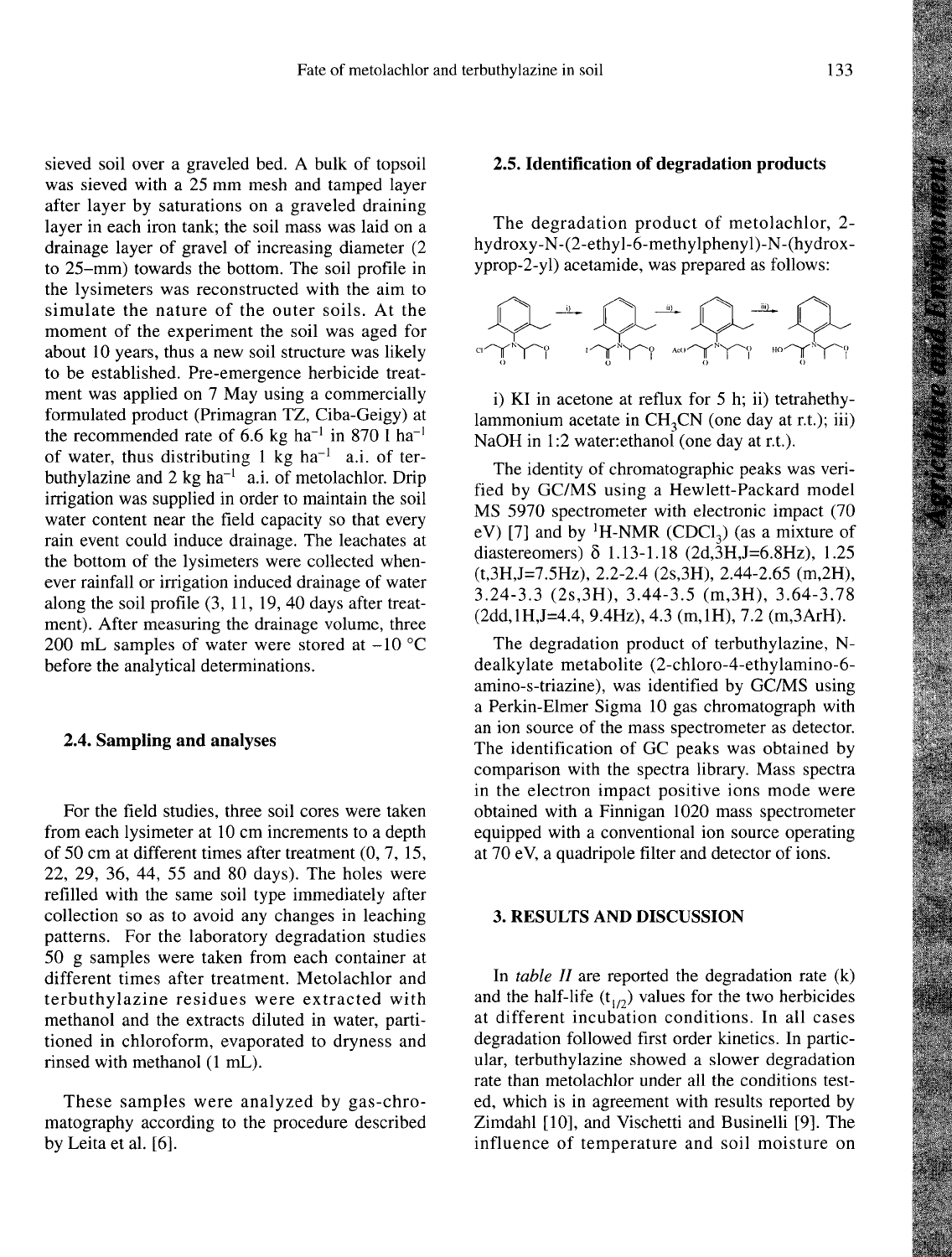degradation was evident. The effect of temperature seemed to be more pronounced than that of soil moisture for both herbicides used. The change in soil moisture from 75 % of field capacity (fc) to 33 % fc produced increases in half-life values of 105.5 and 182.0 % for metolachlor and terbuthylazine, respectively, while the change in temperature from 20 to 10 °C amounted to increases of 133.3 and 410.7 %.

Table III shows the distribution of the two herbicides through the profile of the lysimeters. Both the herbicides accumulated in the  $0-10$  cm soil

Table II. Parameters of laboratory degradation kinetics for metolachlor and terbuthylazine under different incubation conditions.

| Pesticide      | Incubation conditions | $k(d^{-1})$ |           | half-life $(d)$ |
|----------------|-----------------------|-------------|-----------|-----------------|
|                | 20 °C-75 % fc         | 0.035       | $0.999**$ | 19.8            |
| Metolachlor    | 20 °C-33 % fc         | 0.017       | $0.968**$ | 40.7            |
|                | 10 °C-75 % fc         | 0.015       | $0.957**$ | 46.2            |
|                | 20 °C-75 % fc         | 0.024       | $0.960**$ | 28.9            |
| Terbuthylazine | 20 °C-33 % fc         | 0.008       | $0.929**$ | 81.5            |
|                | 10 °C-75 % fc         | 0.006       | $0.965**$ | 147.6           |

fc = field capacity; \*\* = significant at  $P \le 0.01$ .

|                            | <b>Table III.</b> Concentration of metolachlor and terbuthylazine (mg $m^{-2}$ ) in the profile of the lysimeters (mean of four data |  |  |  |  |  |
|----------------------------|--------------------------------------------------------------------------------------------------------------------------------------|--|--|--|--|--|
| $\pm$ standard deviation). |                                                                                                                                      |  |  |  |  |  |

| Days         | Pesticide   | Depth, cm        |                |                |               |               |  |
|--------------|-------------|------------------|----------------|----------------|---------------|---------------|--|
|              |             | $0 - 10$         | $10 - 20$      | $20 - 30$      | $30 - 40$     | $40 - 50$     |  |
| $\mathbf{0}$ | m           | 200              |                |                |               |               |  |
|              | $\mathbf t$ | 100              |                |                |               |               |  |
| $\tau$       | m           | $175.3 \pm 12.1$ |                |                |               |               |  |
|              | t           | $92.55 \pm 10.0$ |                |                |               |               |  |
| 15           | m           | $74.8 \pm 14.3$  | $30.8 \pm 7.1$ | $8.2 \pm 0.3$  |               |               |  |
|              | t           | $51.15 \pm 10.1$ | $23.6 \pm 8.2$ | $2.6 \pm 3.2$  |               |               |  |
| 22           | m           | $51.6 \pm 9.7$   | $19.2 \pm 6.1$ | $8.3 \pm 1.5$  | $6.1 \pm 1.1$ | $1.1 \pm 0.7$ |  |
|              | t           | $27.3 \pm 8.4$   | $19.2 \pm 3.4$ | $8.2 \pm 6.3$  |               | $1.3 \pm 0.5$ |  |
| 29           | m           | $24.7 \pm 3.5$   | $11.5 \pm 2.4$ | $7.1 \pm 0.8$  | $1.6 \pm 0.5$ |               |  |
|              | t           | $20.0 \pm 2.1$   | $18.6 \pm 6.3$ | $7.3 \pm 1.1$  |               |               |  |
| 36           | m           | $9.4 \pm 2.5$    | $4.4 \pm 1.1$  | $6.7 \pm 1.2$  | $3.1 \pm 0.2$ |               |  |
|              | t           | $6.2 \pm 1.1$    | $17.2 \pm 1.5$ | $10.4 \pm 2.2$ | $3.3 \pm 1.7$ |               |  |
| 44           | m           | $3.6 \pm 0.9$    | $1.3 \pm 0.3$  | $2.4 \pm 1.7$  |               |               |  |
|              | t           | $4.1 \pm 1.2$    | $6.0 \pm 3.8$  | $3.3 \pm 1.0$  |               |               |  |

 $m =$  metolachlor;  $t =$  terbuthylazine

Data at 55 and 80 days after treatment were equal to zero and thus omitted.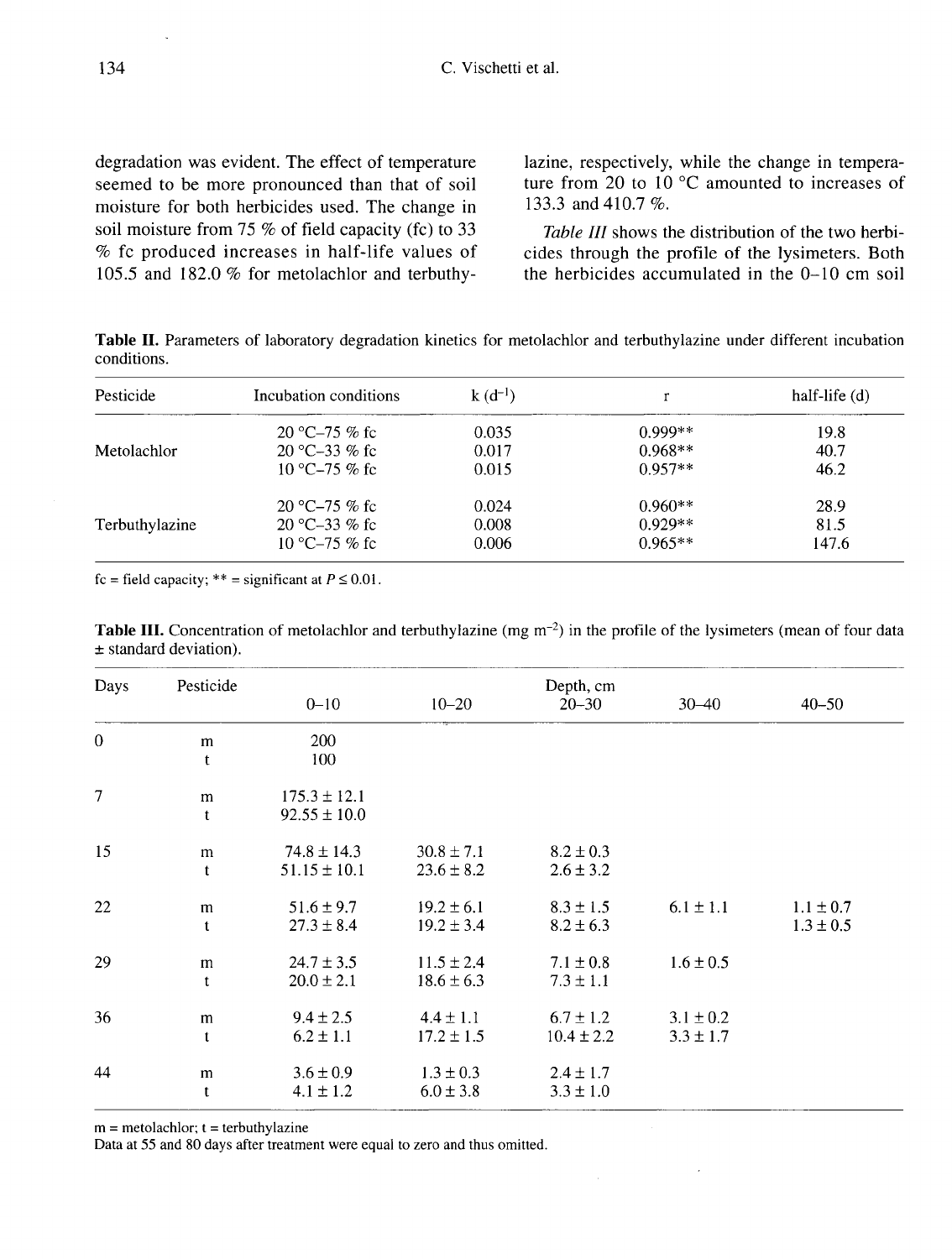layer after the first week, after which they moved deeper into the soil. On average metolachlor showed a more pronounced mobility than terbuthylazine. Moreover, the determinations carried out on leachates showed noticeable amounts of metolaclor (max. 25  $\mu$ g L<sup>-1</sup>), whereas terbuthylazine was never found (table IV). Forty days after treatment no residues of the two herbicides were found in drainage water and 7.3 % of metolachlor and 13.4 % of terbuthylazine remained in the lysimeter profile. Two other leaching events occurred at 55 and 80 days after treatment, but no traces of pesticides were found in leachates nor in the lysimeter soil cores. The DT50 (time to 50 % field loss) values in lysimeters were 9.5 days for metolachlor and 16.8 days for terbuthylazine. However, the faster dissipation of metolachlor coincided with 0.5 % of the compound leaching below 50 cm depth. On the other hand, terbuthylazine had a slower dissipation and never moved below 50 cm depth. The high concentration of metolachlor in leachates from lysimeters would have been caused by the particular experimental hydrologic conditions applied to create a worst case. Maintaining soil moisture near the field capacity with irrigations is not normal practice, but it was needed to obtain drainage from lysimeters after rain events in an area with dry soil conditions during late spring or summer.

GC/MS analyses of soil samples from laboratory trials revealed the presence of additional peaks at retention times slightly lower than those of terbuthylazine and metolachlor. The metabolites of both herbicides were found in the laboratory soils degradation samples as early as the first week of incubation, while only the N-dealkylate metabolite of terbuthylazine was found in field lysimeter samples, 1 week after herbicide application in the 0-10cm layer and subsequently in the 10-20 cm layer.

The mass spectrum of the unknown compound occurring in soil samples related to metolachlor was identified as 2-hydroxy-N-(2-ethyl-6 methylphenyl)-N-(hydroxyprop-2-yl) acetamide, characterized by comparison with the spectrum of the standard synthesized in laboratory. The mass spectrum of the unknown compound related to terbuthylazine was very similar to that of parent compound, with almost the same fragmentation pattern. The mass spectrum of terbuthylazine gave a signal at m/e 229, corresponding to the molecular ion; the signal at m/e 214 was due to the loss of the methyl group from the terbuthyl chain and the radical ion at m/e 173 to the loss of 2-methylpropene. The molecular ion of the unknown compound was found at a signal m/e 201. The signal at m/e 186 represents dealkylated molecular ion and the signal at m/e 145 is due to a McLafferty rearrangement with loss of propylene. The hypothesis of degradation pathways reported in  $figure\ I$  suggests that the transformation product of metolachlor could derive from a nucleophyl substitution of C-Cl bond, and that of terbuthylazine from a N-dealkylation reaction probably catalyzed by a monoxigenase.

| Dat | <b>DW</b> |                         | Metolachlor              |              |                         | Terbuthylazine       |              |
|-----|-----------|-------------------------|--------------------------|--------------|-------------------------|----------------------|--------------|
|     | mm        | $\mu$ g L <sup>-1</sup> | $g$ ha <sup>-1</sup>     | % of applied | $\mu$ g L <sup>-1</sup> | $g$ ha <sup>-1</sup> | % of applied |
|     | 10.0      |                         | 1.50                     | 0.075        | n.d.                    |                      |              |
| 11  | 48.5      | 10                      | 4.85                     | 0.242        | n.d.                    |                      |              |
| 19  | 15.0      | 25                      | 3.70                     | 0.187        | n.d.                    |                      |              |
| 40  | 15.0      | n.d.                    | $\overline{\phantom{m}}$ |              | n.d.                    |                      |              |

Table IV. Lysimeter percolate during the experimental period.

Dat = days after treatment;  $pw =$  percolated water; n.d. = not detected

 $\overline{\phantom{a}}$ 

Data at 55 and 80 days after treatment were equal to zero and thus omitted.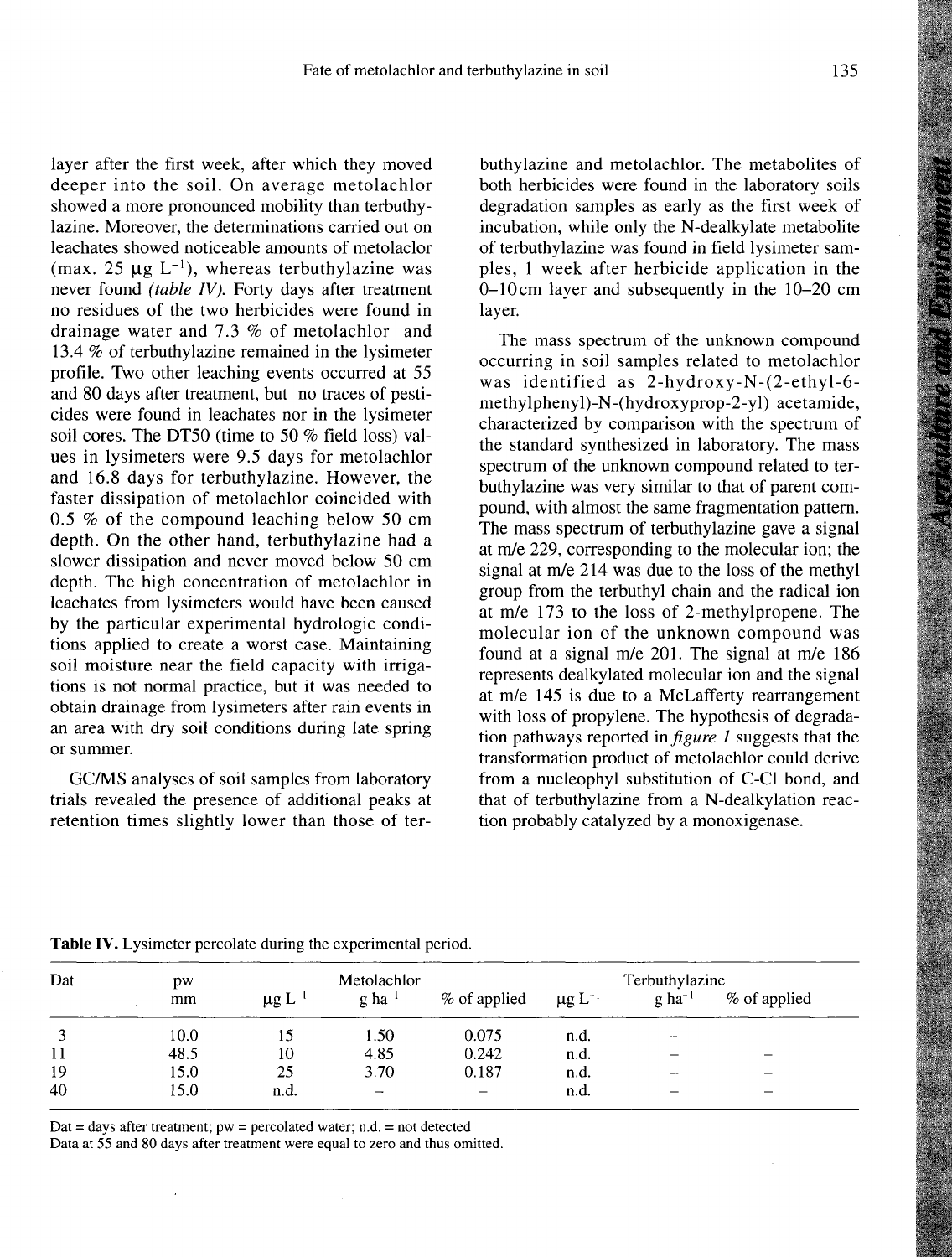# 4. CONCLUSIONS

The present research has pointed out that, in the conditions tested, metolachlor was rapidly dissipated in soil and noticeable amounts were found in leachates, while terbuthylazine, although more persistent than metolachlor, never moved below 50 cm deep.





Figure 2. Time course of daily mean air temperature, rainfall (R) and irrigation (I) during the field experiment.